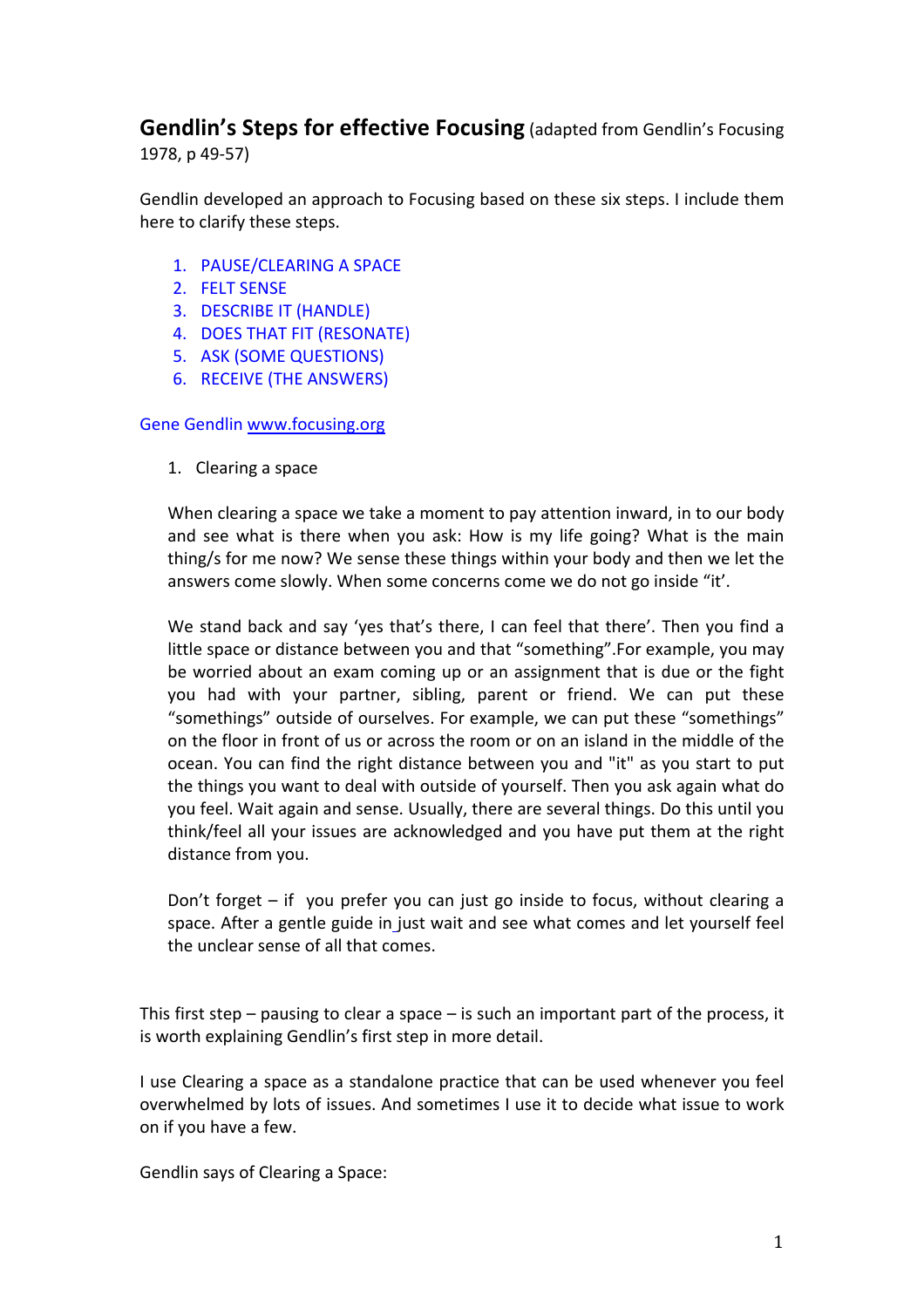"It is the time when you establish an environment of friendly feeling within yourself. You prepare to give vourself a fair hearing". (Gendlin Focusing P79)

It has two purposes:

- To take an inventory of issues and feelings which are present in your life,
- To give you some space to breathe and simply be.

From there you are more able to give your attention to the most important thing for you right now. Or maybe you can just dwell in the cleared space for a while.

What are we doing when we are clearing a space?

We are acknowledging our issues and feelings and placing them aside for a moment. 

We are not ignoring problems or trying to make anything go away.

- Start by acknowledging whatever is present with you.
- Find a description for it then check the description... does it fit just right?
- [A description can be: a word, a phrase, an image, a colour, a body sensation, a metaphor, a sound... or something else.]
- Then imagine finding the right distance between you and it.

Some questions that help you to find the right distance.

Can you place it a little away from you?

For example: On the floor beside you. On a shelf. In a filing cabinet. On the seat next to you.

If you are with something with a lot of energy in it, you might need something a little stronger.

Can you take a step back from it?

Can you put it on an island in the middle of an ocean?

Maybe ask in your body what feels like the right distance?

Don't force it; sometimes it might need to sit on your lap. Other times it might need to be at the other side of the planet. It will tell you. (Adapted from Jane Quayle).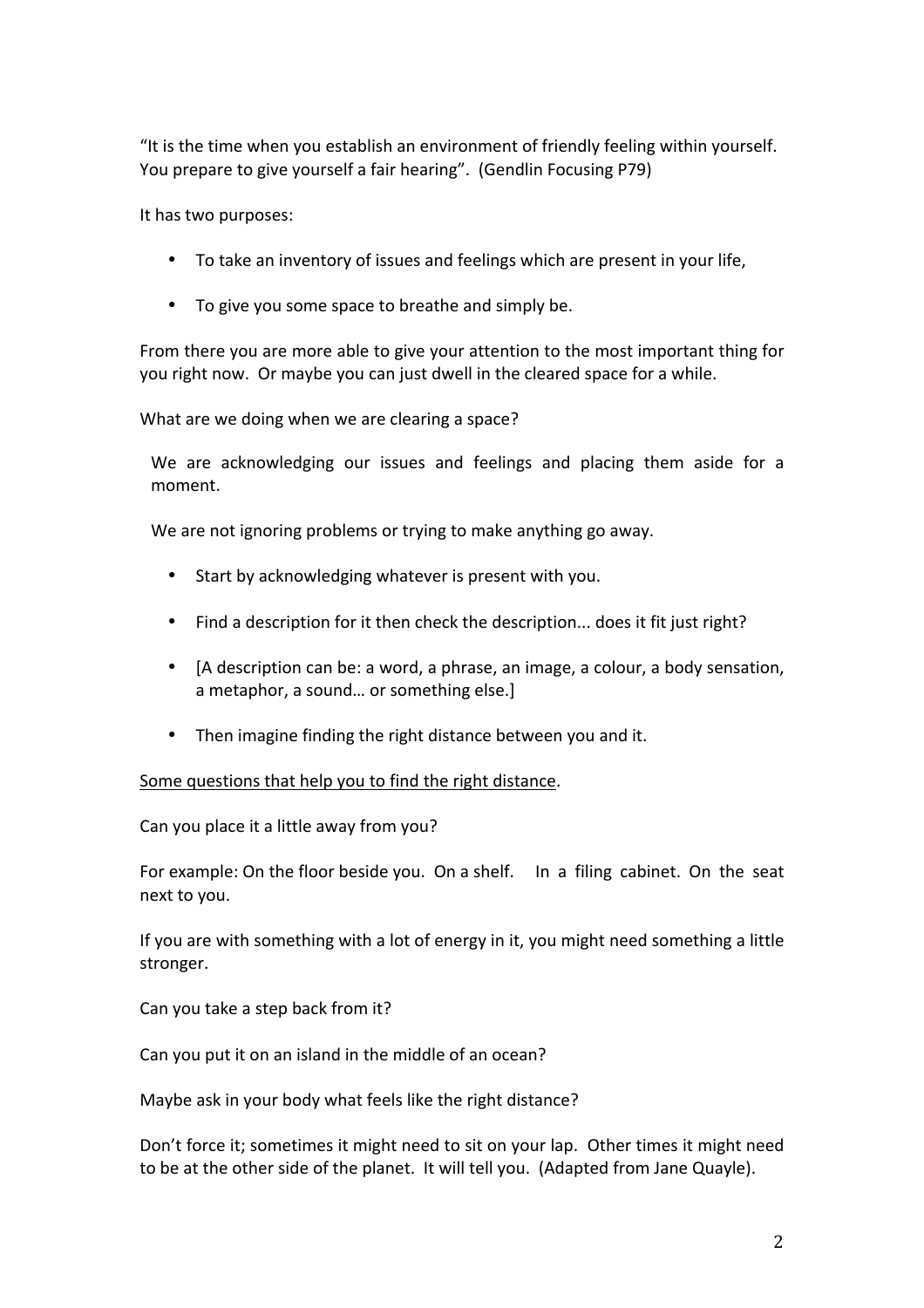When you are working with someone it can be helpful to have some language and ways of talking that will help a person point to and be present with there 'felt sense" and also ask that 'felt sense" some questions.

# 2. Felt sense

From what came, select one personal problem to focus on. Do not go inside it and try to deal with it or fix it. Stand back from it and consider it from the distance you have created between you and it. This enables you to come into relationship with "it".

Now there is "it", the issue, and you (the "I"). Pay attention to where you usually feel things in your body and let yourself get a sense of what the whole of that problem or issue feels like. Let yourself feel the unclear sense of all that or, in other words, allow yourself to accept what you are feeling and seeing. It might not be immediately clear or straight forward but just wait and see what comes. There may be a physical sensation: for example, a tightness in your chest, or a word/s, example "tight" or an image: example, the image of a band around your chest. There is no wrong or right answer so just allow and acknowledge whatever comes.

### 3. Handle

Now you are sensing if there is a distinct quality of this unclear felt sense that you can describe. You are sensing into your body and letting your body talk. Just be with this felt sense, this bodily sensation and wait and see what comes.

In this step, you're trying to get a handle on the feeling. Some people can think of a word or phrase to describe what they are feeling. Others find it easier to reach for an image or metaphor. It might be a quality word like "tight", "stuck", "heavy", "fluttery" or words like "I am sensing a lump in my throat" or "butterflies in my stomach" or an "ache below my hip" or "something in my groin that I quite find words for". It may come like a phrase eg "like water falling", or "like a waterfall", or "something surging up" or "rolling down". Stay with the quality of the felt sense till something fits it just right.

# 4. Resonating

If you are in a partnership with a listener, they will repeat what you say (if you are on your own you can do this yourself). Go back and forth between the "felt sense" and the word or phrase or image and check how they resonate with one another. See if there is a little bodily signal (a shift  $-$  eg a big breath or sigh, a changed sensation internally, a "aha yes that's right").

To do this you have to have both the "felt sense" and the word and that can sometimes take a while to come or feel comfortable or appropriate. The key is